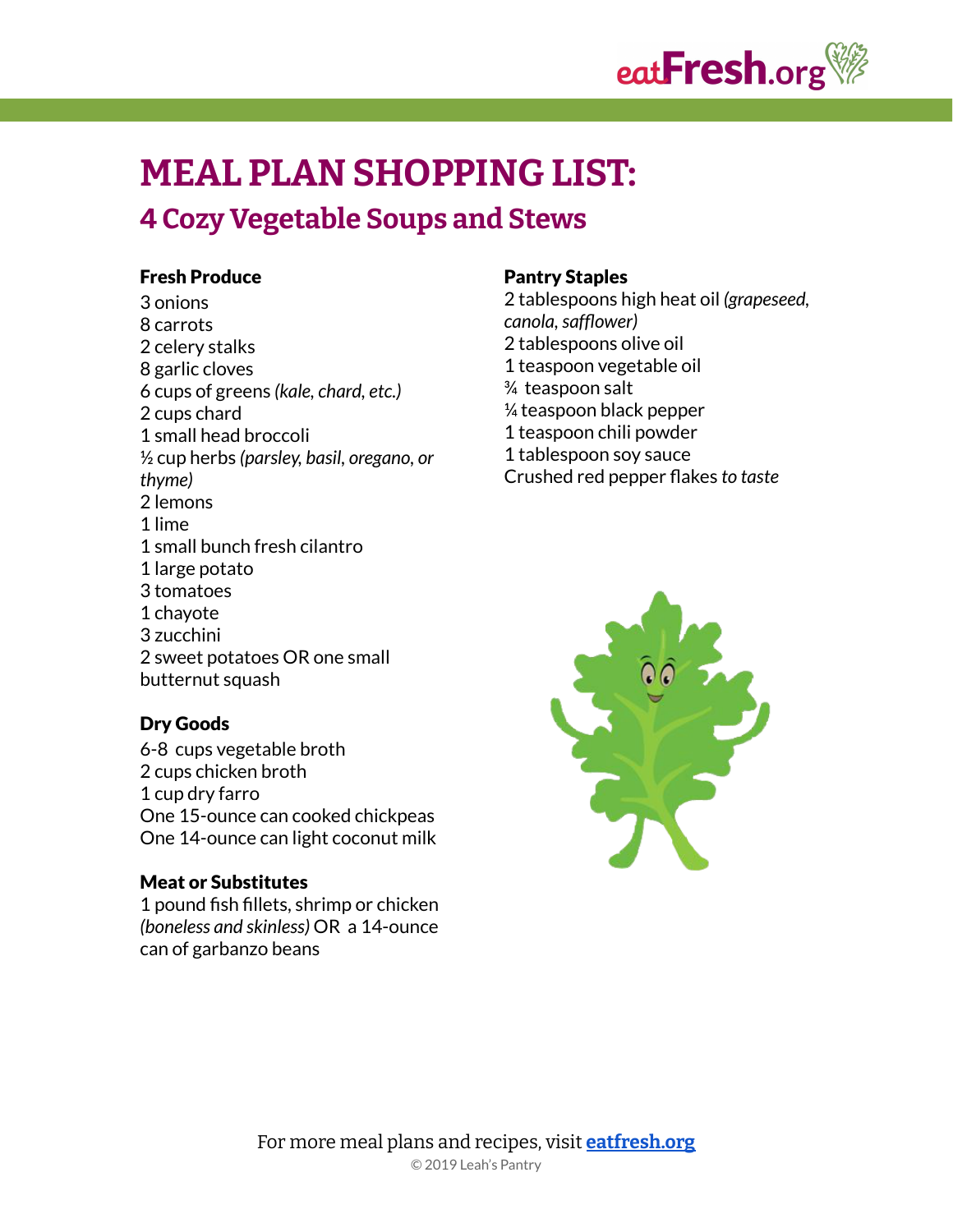

# **Lemon Herb and Veggie [Chickpea](https://eatfresh.org/recipe/soups/lemon-herb-and-veggie-chickpea-soup-new) Soup**

**Serves**: 6 | **Ready in**: 45 minutes

# *Ingredients*

 cup dry farro, *cooked* tablespoons high heat oil *(grapeseed, canola,safflower)* onion, *chopped* carrots, *diced* celery stalks, *diced* garlic cloves cups vegetable broth 15-ounce chickpeas *canned, rinsed, and drained* small head broccoli *cut into small florets* cups of greens *roughly chopped (kale, chard, etc.)* ½ cup herbs *chopped (parsley, basil, oregano, thyme)* lemons *zested* Salt and black pepper to taste

### **Meal Plan Tip**:

To save on time, cook the farro ahead of time. Combine 5 cups water, dry farro, and a pinch of salt. Bring to a boil. Cover and simmer for 45-60 minutes. Drain excess liquid.

# *Directions*

- 1. In a large stock or soup pot, heat oil over medium-high heat. Add onions, garlic, carrots, celery, salt and pepper and cook until softened, about 5-7 minutes.
- 2. Add vegetable broth, chickpeas and cooked farro; bring to a boil and reduce heat to simmer. Simmer for 10 minutes.
- 3. Add broccoli, greens, herbs and lemon zest. Cook until broccoli and greens are tender, about 5 minutes. Add broth (or water as needed).

Nutrition Information *per serving*: Calories 308, Total Fat 8 g, Saturated Fat <1 g, Carbohydrate 49g, Dietary Fiber 12g, Protein 12g, Sodium 462 mg

*Recipe Source: Shauna Schultz, RD, Nevada County Public Health*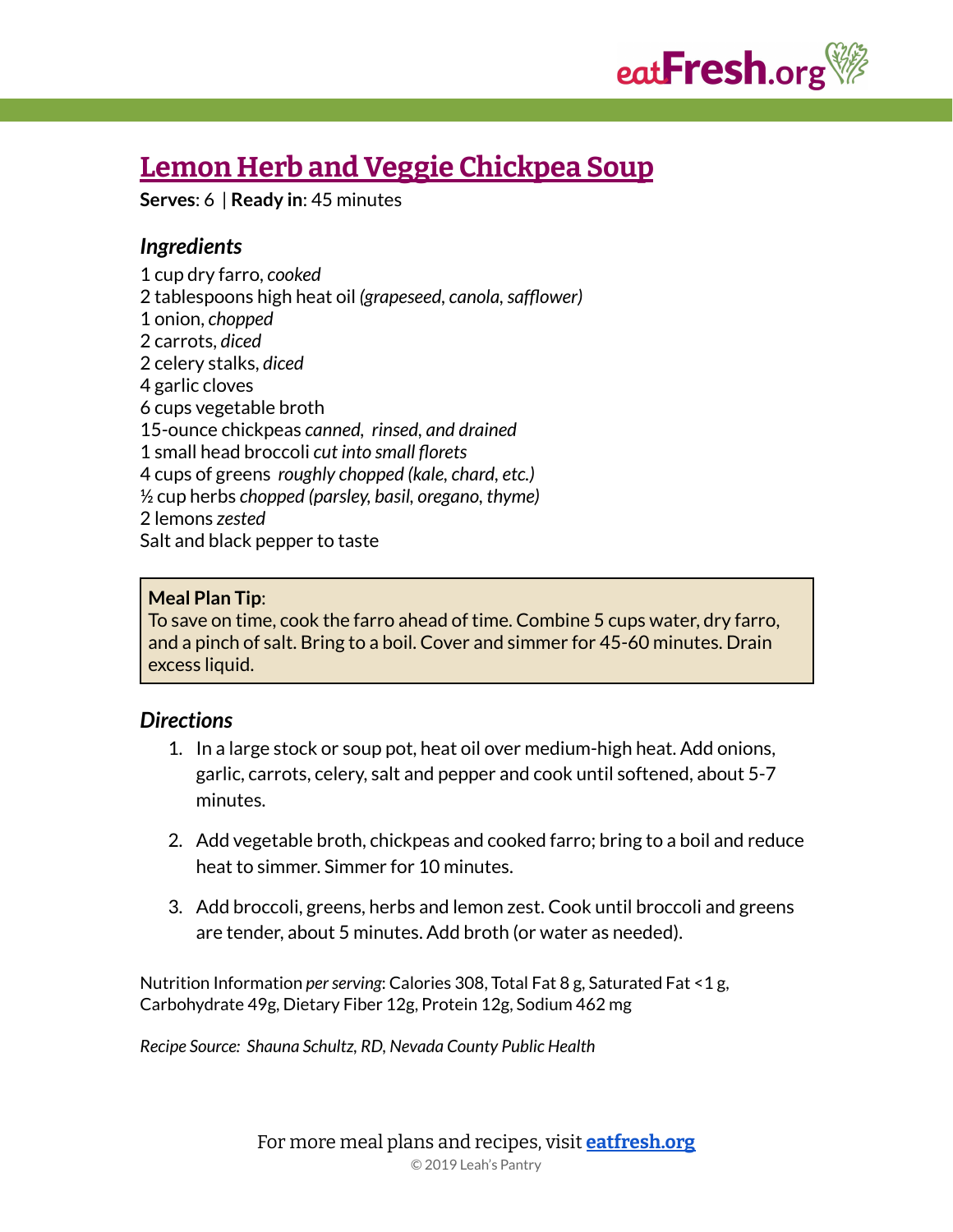

# **[Carrot](https://eatfresh.org/recipe/soups/carrot-soup) Soup**

**Serves**: 6 | **Ready in:** 1 hour and 15 minutes

# *Ingredients*

 tablespoon olive oil teaspoon garlic, *minced* tablespoon fresh cilantro *cut and discard bottom two inches ofstems, chopped* teaspoon chili powder ½ cup onion, *chopped* carrots, *peeled, and sliced* potato, *peeled and cut into ¼ inch cubes* cups water ¼ cup vegetable stock ¼ teaspoon salt *adjust to taste*

### **Meal Plan Tip**:

Save time in the kitchen and keep the peel on your carrots and potatoes - they're rich in fiber, vitamins and minerals!

# *Directions*

- 1. In a large pot over medium heat, heat olive oil.
- 2. Add garlic, cilantro and chili powder; stir until hot.
- 3. Add onions; cook until onions are tender.
- 4. Stir in carrots and potato; cook for 5 minutes.
- 5. Add water and simmer for 30-45 minutes or until vegetables are soft.
- 6. Once cooked, remove vegetables from heat and drain save the stock!
- 7. Let vegetables and stock cool for about 15 minutes.
- 8. In a blender: add vegetables and ¼ cup of vegetable stock, blend until smooth, add more stock if needed to blend.
- 9. Pour mix back into pot and simmer over medium heat, add more vegetable stock until desired consistency is reached. Serve hot or cold!

### **Chef's Tip**:

Top the soup with crunchy tortilla strips and/or chili powder for extra taste!

Nutrition Information *perserving*: Calories 90, Total Fat 2.5g, Carbohydrate 16g, Dietary Fiber 3g, Sodium 135mg

*Recipe Source: City and County of San Francisco, Department of Public Health, Nutrition Services and Mission Latino Family Partnership (MLFP)*

For more meal plans and recipes, visit **[eatfresh.org](https://eatfresh.org)**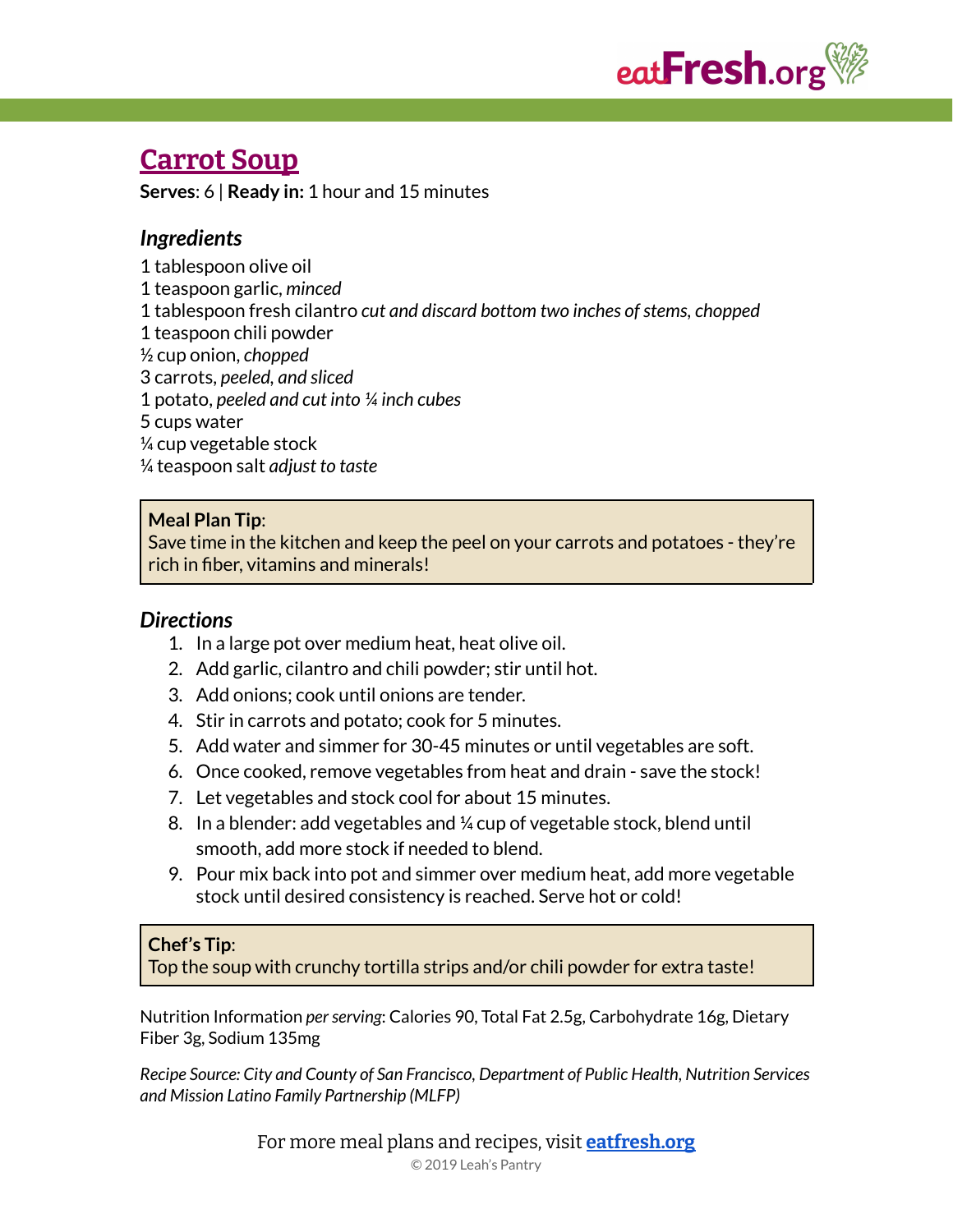

# **[Vegetable](https://eatfresh.org/recipe/soups/vegetable-soup) Soup**

**Serves**: 6 | **Ready in**: 35 minutes

### *Ingredients*

 tomatoes, *chopped* ¼ cup onion, *chopped* garlic clove ¼ teaspoon salt, *or to taste* ½ cup water tablespoon olive oil carrots, *cubed* chayote, *cubed* zucchini, *cubed* cups chard, *chopped* cups chicken broth ¼ cup fresh cilantro, *cut and discard the bottom 2 inches of the stems, chopped*

### **Meal Plan Tip**:

Store leftover cilantro in a jar with 1 inch of water. Place a plastic bag over the jar to cover the cilantro and store in the refrigerator. Change water frequently!

### *Directions*

- 1. In a blender: add tomatoes, onion, garlic, salt and ¼ cup of water and blend well.
- 2. In a large pot, over medium heat: heat olive oil.
- 3. Add sauce (from step #1) and bring to a simmer.
- 4. Add cut carrots, chayote, zucchini, chard, chicken broth and 2 ¼ cups of water.
- 5. Bring to a boil, cover, bring heat down to medium-low; cook until vegetables are tender but still crisp.
- 6. Turn heat off, add cilantro, cover and let sit for 2 minutes.
- 7. Serve.

# **Chef Tip**:

Top individual serving with sliced avocados, cotija cheese, or fresh lemon juice.

Nutrition Information *perserving*: Calories 80, Total Fat 3g, Carbohydrate 12g, Dietary Fiber 4g, Sodium 540mg

*Recipe Source: City and County of San Francisco, Department of Public Health, Nutrition Services and Mission Latino Family Partnership (MLFP)*